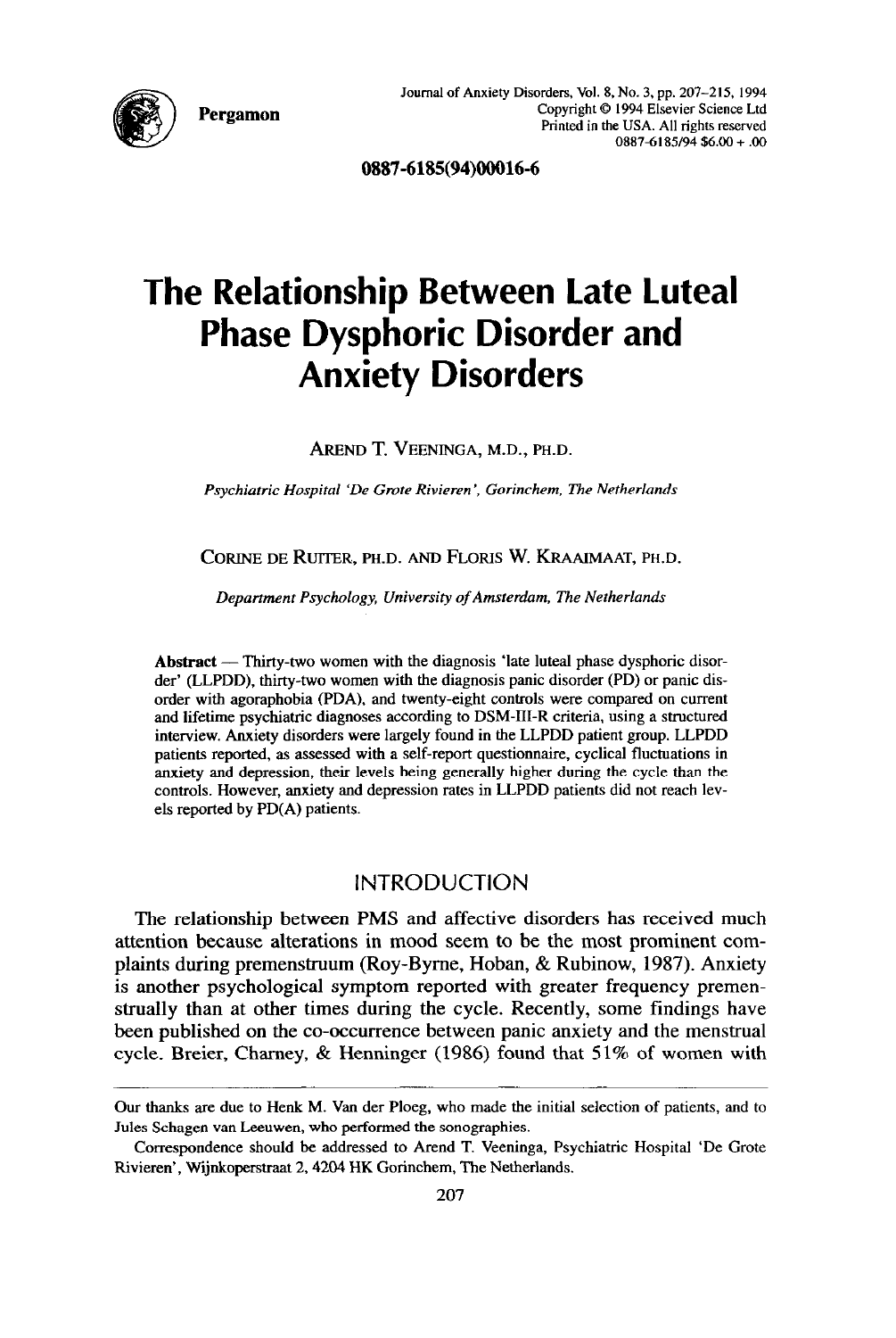panic disorder retrospectively reported a premenstrual exacerbation of anxiety symptoms. Cameron, Kuttesch, McPhee, & Curtis (1988) found that women with panic attacks reported, again rated retrospectively, substantial anxiety fluctuations, the premenstrual week being most severe. Prospective assessment of the same subjects, however, showed much smaller fluctuation (Cameron et al., 1988). Stein, Schmidt, Rubinow, & Udhe (1989) found that prospective evaluation showed a premenstrual increase of anxiety in PMS patients without psychiatric illness, but not in patients with panic disorder. Thus, there is no clear evidence that the menstrual cycle influences fluctuations in anxiety in patients with panic disorder.

A pattern of relatively severe dysphoric complaints in some women during the last week of the luteal phase has led to the inclusion of a new proposed diagnostic category, the 'late luteal phase dysphoric disorder' (LLPDD), in the appendix of the *Diagnostic and Statistical Manual of Mental Disorders,*  Third Edition, Revised (DSM-III-R; American Psychiatric Association, 1987). To be useful as an instrument for research and clinical purposes, it must be possible to make a reliable differential diagnosis with the LLPDD criteria. There is, however, up to the present no empirical evidence that such a differentiation can be achieved (Gallant, Popiel, Hoffman, Chakraborty, & Hamilton, 1992). It appears that the criteria for LLPDD, major depression, dysthymia, and anxiety disorders, overlap substantially. A careful examination of patients with premenstrual affective symptoms is still needed to determine not only whether LLPDD can exist as a separate entity, but also to develop reliable procedures for differential diagnosis between LLPDD and psychiatric disorders.

We undertook this study to assess the comorbidity of LLPDD and anxiety and affective disorders. Patients who met prospectively confirmed criteria for LLPDD were examined on coexisting psychiatric disorders, using DSM-III-R criteria and a structured interview, and were compared with controls. A distinction was made between current and past psychopathology.

Since DSM-III-R criteria for LLPDD and panic disorder substantially overlap, patients with LLPDD were also compared on current and lifetime prevalence of psychiatric disorders with a group of patients having panic disorder (PD), or panic disorder with agoraphobia (PDA). Little is known about the severity of anxiety and depression in LLPDD compared to PD(A). Therefore, LLPDD patients, PD(A) patients, and controls were compared on levels of anxiety and depression as measured with a self-report questionnaire.

# MATERIAL AND METHODS

## *Subjects*

Thirty-two patients with the diagnosis LLPDD, 32 women with a primary diagnosis PD or PDA, and 26 healthy controls participated in the study. LLPDD patients and  $PD(A)$  patients were all seeking treatment for their disorder. They were diagnosed on the basis of chronic complaints of at least six months. Mean duration of illness in the LLPDD group was 6.9 years  $(SD = 4.9)$  and in the PD(A) group 6.1 years  $(SD = 5.4)$ .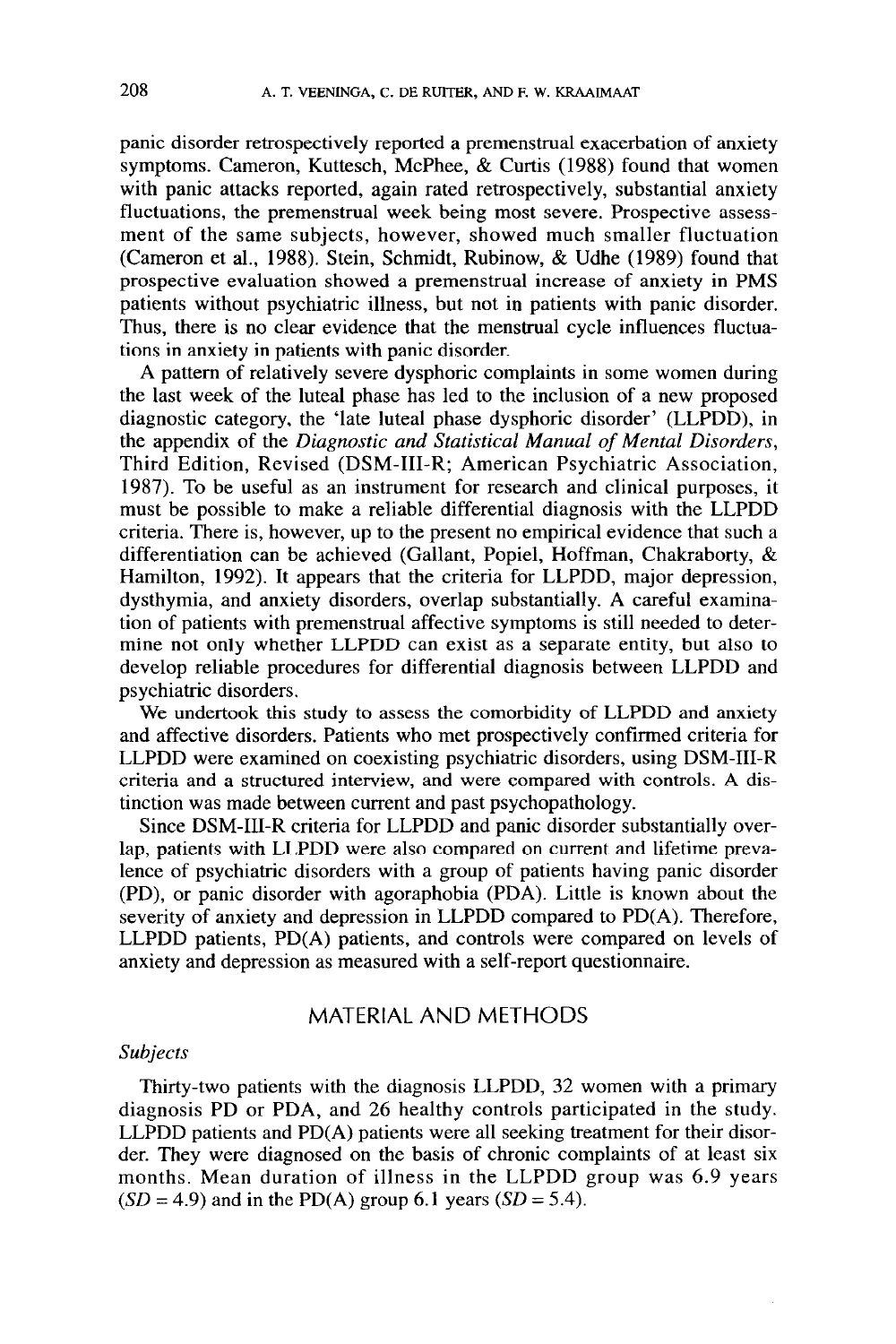## *Selection Procedure*

*LLPDD patients.* Subjects with histories of premenstrual symptoms between the ages of 18 and 45 with regular menses (not less than  $27$  or more than  $31$ days), not taking contraceptives, not undergoing treatment for menstrual problems and other physical diseases, were recruited by newspaper advertisement requesting participants for a research and treatment project on premenstrual complaints. Premenstrual fluctuations in complaints were prospectively comfirmed with the Menstrual Distress Questionnaire (MDQ; Moos, 1985) on the 4th, 12th, 22nd, and 26th day of the menstrual cycle during two consecutive cycles. A detailed description of the selection procedure is reported elsewhere (Veeninga & Westenberg, 1992). Thirty-eight patients participated in the study.

The provisional diagnosis LLPDD was made by clinical interview using the DSM-III-R criteria. To confirm the symptom criteria of the LLPDD prospectively, measurements with the MDQ were again conducted on the 12th and 26th days of the menstrual cycle for two consecutive cycles. A 30% criterion of change in negative symptoms recommended at the NIMH conference (Blume, 1983) was used, as measured with the subscales considering negative affect, water retention, impaired concentration, and autonomic reactions of the MDQ. In our opinion, these subscales reflect the symptom criteria of LLPDD.

Thirty-two patients completed the interview and the self-report questionnaires, and met prospective symptom criteria for the LLPDD diagnosis. Six patients completed the self-report questionnaires but refused to participate in the interview.

Ovulation detection was performed by sonography on the 12th and the 22nd day of two cycles. All patients had ovulatory cycles.

*PD(A) patients.* A sample of 32 women with a primary PD or PDA diagnosis, diagnosed according to DSM-III-R criteria, was taken from a larger sample of patients who were referred to a research and treatment project on anxiety disorders (De Ruiter, 1989). The PD(A) and the LLPDD groups were matched by age, education, and marital status. None of the PD(A) patients fulfilled criteria for LLPDD. All women had regular menstrual cycles and none was undergoing treatment for menstrual problems or other physical diseases.

*Controls.* Controls included 26 women without histories of premenstrual complaints. Their participation in the study was requested by advertisement in an internal newsletter distributed to health professionals in a hospital. Women between the ages of 18 and 45 with regular menses (no fewer than 27 or more than 31 days), not taking oral contraceptives, and not undergoing treatment for menstrual problems and other physical diseases, were asked to participate in the control group. The diagnosis LLPDD was excluded by clinical interview. Absence of premenstrual complaints was confirmed prospectively with the MDQ on the 12th and 26th day of the menstrual cycle for two consecutive cycles.

#### *Measures*

LLPDD patients and controls were interviewed by a psychiatrist in the intermenstrual period. Psychiatric diagnoses were assessed using the Anxiety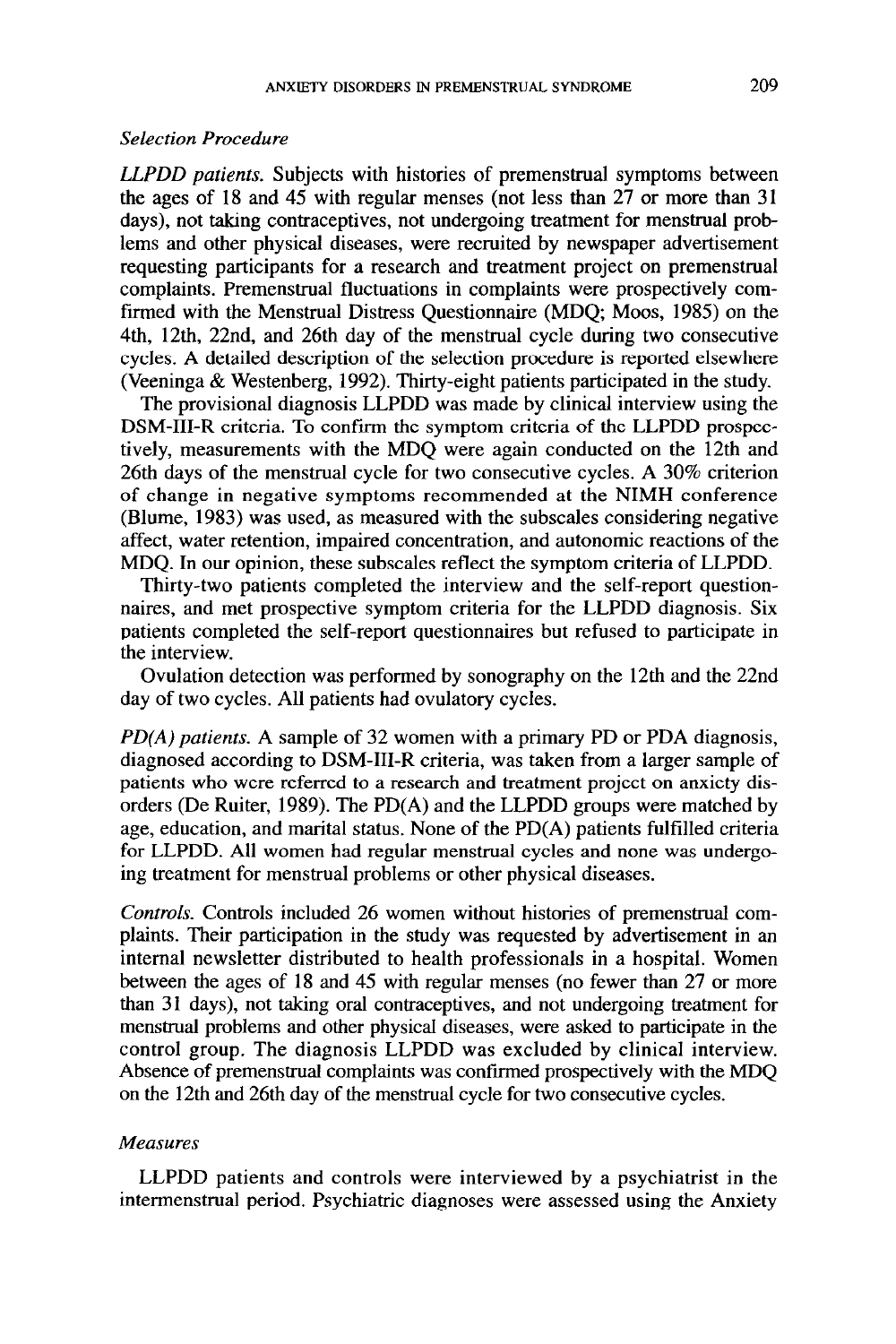Disorders Interview Schedule-Revised (ADIS-R; DiNardo, O'Brien, Barlow, Waddell, & Blanchard, 1983). The ADIS-R is a structured interview designed for making a differential diagnosis of anxiety and affective disorders according to DSM-III-R criteria. The reliability of the ADIS-R proved to be adequate in an American (DiNardo et al., 1983) as well as in a Dutch population (De Ruiter, Rijken, Garssen, van Schaik, & Kraaimaat, 1989). A section on eating disorders (anorexia and bulimia) according to DSM-III-R criteria was added to the ADIS-R for this study. A distinction was made between current psychiatric morbidity and a lifetime prevalence of psychiatric disorders. Patients referred to the research project for anxiety disorders were interviewed on their first visit using the ADIS-R.

In addition to classification of affective and anxiety disorders according to DSM-III-R criteria, the groups were compared on the scores of the Symptom Checklist-90 (SCL-90; Derogatis, 1977). Only the total score and the subscales for anxiety and depression were used. LLPDD patients and controls rated each of the SCL-90 items on the 12th and the 26th day of the menstrual cycle, describing the degree of symptom distress over the most recent sevenday period. The SCL-90 was randomly administered over the menstrual cycle in the PD(A) patient group. There is evidence that the cycle has little or no influence on fluctuations in anxiety in PDA patients (Cameron et al., 1988; Stein et al., 1989). Therefore, it was considered not to be necessary to assess SCL-90 data in PDA patients in the premenstrual as well as the menstrual phase of the cycle.

## **RESULTS**

Mean age of the LLPDD group was 36.5 years  $(SD = 7.4)$ , of the PD(A) group 32.7 years ( $SD = 6.5$ ), and of the control group 35.1 years ( $SD = 6.1$ ). No significant differences were found between LLPDD patients, controls, and PD(A) patients with regard to age  $(F = 1.69, df = 2, p > .05)$ , marital status  $(X^2 = 12.31, df = 6, p > .05)$ , and educational level  $(X^2 = 4.16, df = 8, p > .05)$ .

## *Classification of Psychiatric Disorders According to DSM-III-R Criteria*

In Table 1 the distribution of the diagnoses according to DSM-III-R criteria is given for the LLPDD patient group, the PD(A) patient group, and the control group. A distinction is made between current diagnoses and the lifetime prevalence of psychiatric disorders. It has to be noted that some of the patients met diagnostic criteria for two or more diagnoses. Table 2 shows the number of diagnoses for the subjects in the samples. The distribution of the number of additional diagnoses in the LLPDD and the PD(A) samples did not differ  $(\chi^2 = 4.21, df = 3, p < .05)$ . This means that the LLPDD patient group bears a certain resemblance to the PD(A) patient group in types of additional diagnoses.

Simple phobia is by far the most frequently occurring diagnosis in all groups. Inspection of the data further revealed that ten women in the LLPDD patient group (31 %) had no additional current psychiatric diagnosis. Twenty-two women (69%) had one or more additional psychiatric diagnoses.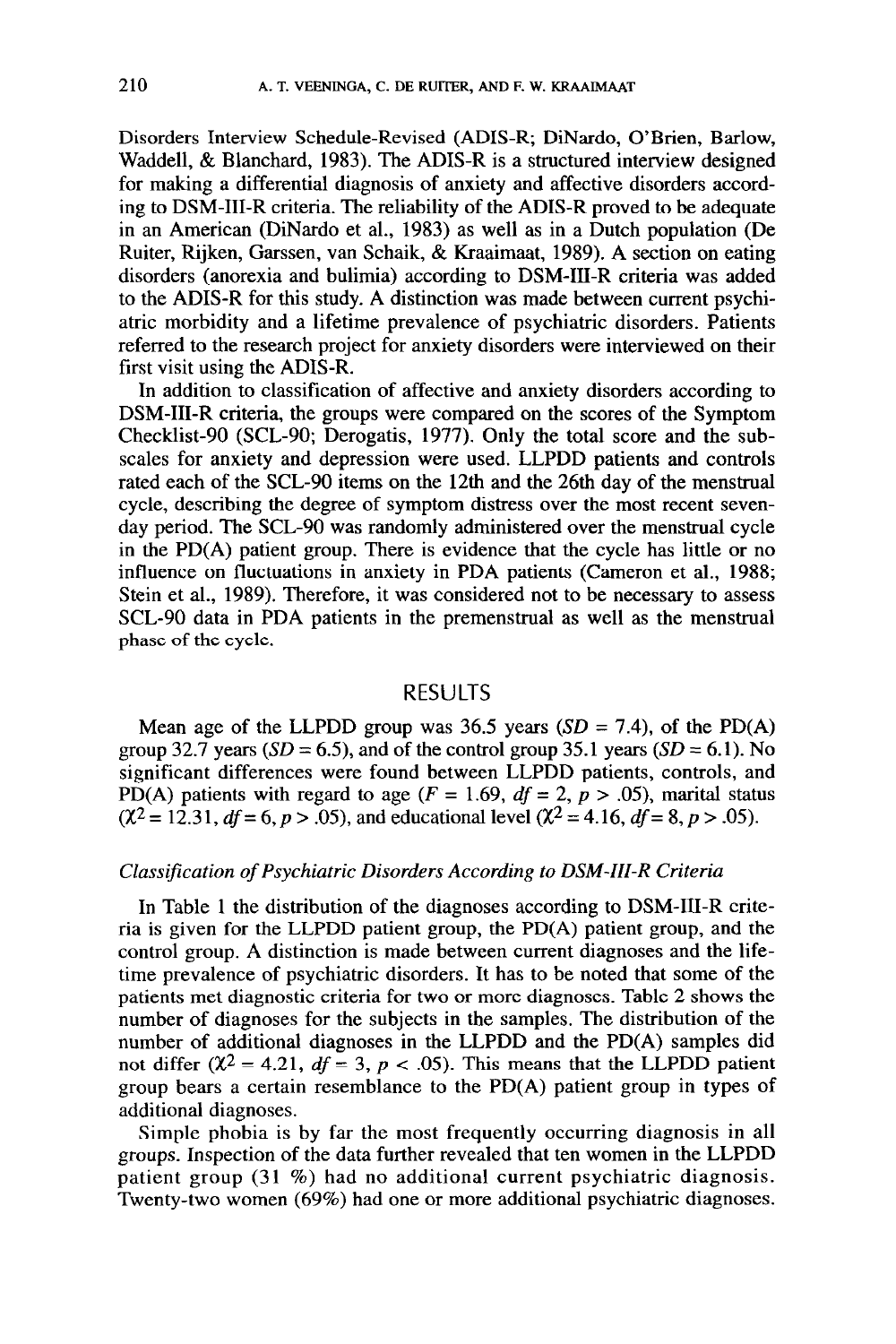|                                        | <b>Current Psychiatric Disorders</b> |                   |                      | Lifetime Psychiatric Disorders |                      |                      |  |
|----------------------------------------|--------------------------------------|-------------------|----------------------|--------------------------------|----------------------|----------------------|--|
|                                        | <b>LLPDD</b><br>$(n = 32)$           | PD(A)<br>$(n=32)$ | Contr.<br>$(n = 26)$ | <b>LLPDD</b><br>$(n = 32)$     | PD(A)<br>$(n=32)$    | Contr.<br>$(n = 26)$ |  |
| PD                                     |                                      | 4(13%)            |                      | 3 $(9%)$                       | 4(13%)               |                      |  |
| <b>PDA</b>                             | 9(28%)                               | 28 (87%)          |                      | 9(28%)                         | 28 (87%)             |                      |  |
| Social phobia                          | 3 $(9%)$                             | 4                 |                      | 3 $(9%)$                       | 4                    |                      |  |
| Simple phobia                          | 14 (44%)                             | 12(38%)           | 8 (31%)              | 14 (44%)                       | 12 (38%)             | 8(31%)               |  |
| AG                                     | 1 $(3%)$                             |                   |                      | (3%)<br>1                      |                      |                      |  |
| <b>OCD</b>                             |                                      | (9%)<br>$3 -$     |                      | (3%)<br>1                      | 4 (13%)              |                      |  |
| <b>PTSD</b>                            |                                      |                   |                      | 2<br>(6%)                      | 1                    |                      |  |
| Total number of<br>anxiety disorders   | 27                                   | 51                | 8                    | 33                             | 53                   | 8                    |  |
| Dysthymia                              |                                      | (6%)<br>2         |                      |                                | $\mathbf{2}$<br>(6%) |                      |  |
| Major depression                       |                                      | 4 (13%)           |                      | 18 (56%)                       | 19 (59%)             | 4(15%)               |  |
| Bipolar disorder                       |                                      |                   |                      | (3%)                           |                      |                      |  |
| Mania                                  |                                      |                   |                      | (3%)<br>1                      |                      |                      |  |
| Total number of<br>affective disorders |                                      | 6                 |                      | 20                             | 21                   |                      |  |
| Psychosis                              |                                      |                   |                      | (3%)                           | (3%)<br>1            |                      |  |
| Somatization                           | (3%)                                 |                   |                      | (3%)                           |                      |                      |  |
| <b>Bulimia</b>                         | 4(13%)                               | (3%)              |                      | 4(13%)                         | (3%)<br>L            |                      |  |
| Substance abuse                        |                                      | (3%)              |                      | (6%)<br>2                      | (6%)<br>2            | (8%)<br>2            |  |
| Total number of<br>other disorders     | 5                                    | $\overline{2}$    |                      | 8                              | 4                    | $\overline{2}$       |  |

TABLE 1 THE **PREVALENCE OF PSYCHIATRIC DISORDERS IN LLPDD** PATIENTS, PD(A) **PATENTS, AND CONTROLS DIAGNOSED ACCORDING TO DSM-III-R CRITERIA (PERCENTAGES IN PARENTHESES)** 

PD = Panic disorder without agoraphobia. PDA = Panic disorder with agoraphobia.  $AG =$ Agoraphobia without a history of panic disorder. OCD = Obsessive compulsive disorder.  $PTSD =$ Posttraumatic stress disorder.

Current additional diagnoses in this group were mainly anxiety disorders. Nineteen women (59%) had one or more anxiety disorders. As can be observed, PDA was the second most frequently assigned additional diagnosis with nine women (28%) suffering from PDA. Three women met criteria for

TABLE 2 **NUMESER OF DLAGNOSES FOR** LLPDD PATIENTS, PD(A) **PATENTS, AND** CONTROLS

| Sample                | Number of Current Diagnoses |     |     |              |      |  |  |
|-----------------------|-----------------------------|-----|-----|--------------|------|--|--|
|                       | None                        | One | Two | <b>Three</b> | Four |  |  |
| <b>LLPDD</b> patients |                             | 10  | 14  |              |      |  |  |
| $PD(A)$ patients      |                             |     |     |              |      |  |  |
| Controls              | 18                          |     |     |              |      |  |  |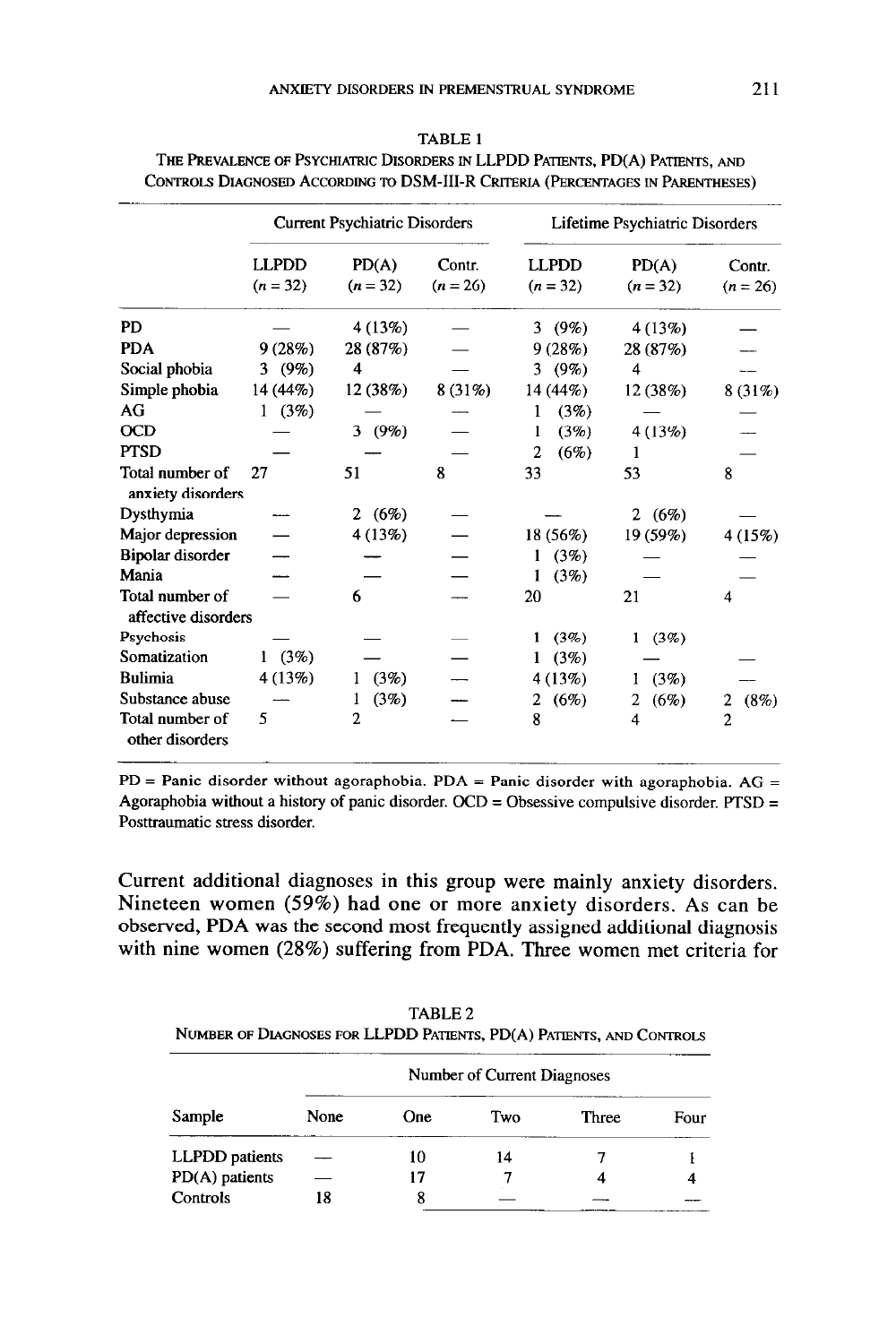social phobia. One patient had agoraphobia without a history of panic attacks. Bulimia was present in four women (13%), and one woman met diagnostic criteria for somatisation disorder. No current affective and psychotic disorders were diagnosed among the LLPDD patients. In the PD(A) sample, no current additional diagnoses were assigned in seventeen cases (53% of the sample). Fourteen women (47%) had one or more additional diagnoses. Four patients met DSM-III-R criteria for social phobia and twelve for simple phobia. Nineteen percent of the PD(A) patients (6) received an additional diagnosis of affective disorder (either major depression or dysthymia). One patient had bulimia and one a substance abuse disorder. Current psychiatric diagnoses in the control group were limited to simple phobias (31%). With regard to the lifetime prevalence of psychiatric disorders, it appeared that three LLPDD patients had a history of PD, two patients a history of posttraumatic stress disorder (PTSD), and one patient a history of obsessive-compulsive disorder (OCD). Affective disorders appeared to have occurred relatively frequently in the psychiatric history of LLPDD patients. At least eighteen patients (56%) reported one or more past episodes of major depression. Lifetime prevalence of psychiatric disorders in the PD(A) group revealed that one patient had a history of OCD and one a history of PTSD. Fourteen PD(A) patients (44%) had a history of major depression. One patient had suffered from a psychosis in the past, and one other patient had had an episode of substance abuse. In the control group, four women (15%) had had a past episode of major depression.

## *Symptom Profiles for the Groups as Measured With the XL-90*

In Table 3 the scores on the SCL-90 dimensions are shown for LLPDD patients and controls on the 12th and the 26th day of the cycle, and for PD(A) patients at random over the cycle.

|                    | <b>LLPDD</b> Patients |          | Controls |        | PD(A) Patients |
|--------------------|-----------------------|----------|----------|--------|----------------|
|                    | Day 12                | Day $26$ | Day 12   | Day 26 | Random         |
| <b>SCL</b> anxiety | 12.22                 | 15.09    | 10.31    | 10.31  | 32.13          |
|                    | (2.15)                | (4.89)   | (0.47)   | (0.68) | (10.33)        |
| SCL depression     | 20.25                 | 25.59    | 16.50    | 16.81  | 44.03          |
|                    | (5.38)                | (10.03)  | (0.68)   | (1.39) | (17.94)        |
| <b>SCL</b> total   | 111.03                | 134.09   | 92.69    | 93.77  | 234.87         |
|                    | (21.58)               | (41.69)  | (2.35)   | (6.56) | (74.20)        |

TABLE 3 **MEANS AND STANLIARD DEVIATIONS (IN PARENTHESES) OF THE** SCL-90 **SCALES FOR** LLPDD PATIENTS, PD(A) PATIENTS, AND CONTROLS

Note: LLPDD patients and controls were tested on the 12th and 26th day of the cycle, and PD(A) patients were tested at random over the cycle. Results of statistical analyses are given in the section on the results.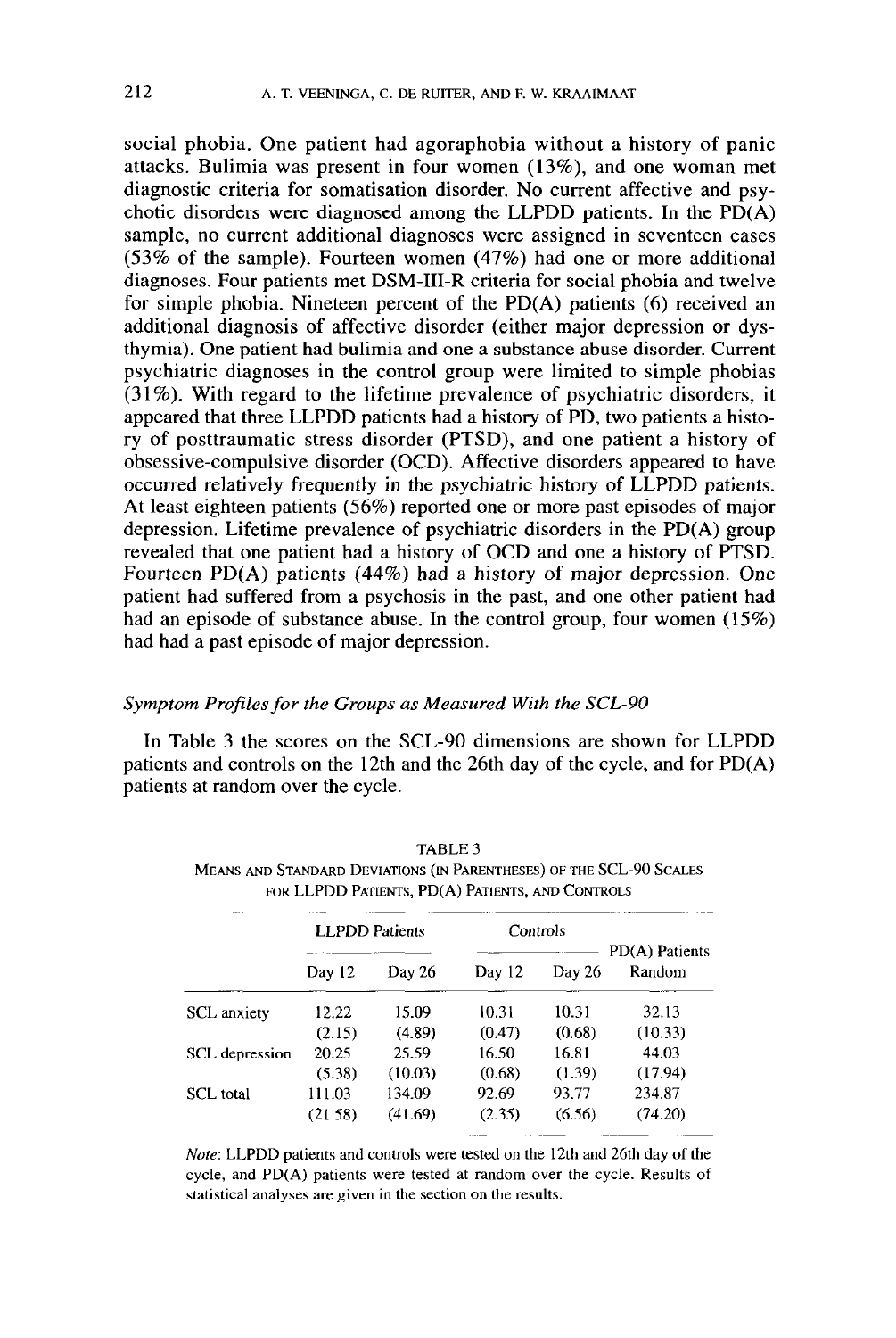Differences in XL-90 scores on the 12th and the 26th days of the cycle were analyzed within LLPDD patients and controls (within-subject effects), and between LLPDD patients and controls on the 12th as well as the 26th day of the cycle (between-subject effects). After examining group means, it was decided that comparison of PD(A) scores to LLPDD-Day 12 scores would be significant if Day 26 scores would be, so first differences between PD(A) and LLPDD-Day 26 scores were analyzed.

Variances in the groups were found to differ so that nonparametric tests were used to analyze the data. Significant differences were found in the LLPDD patient group between the 12th and the 26th days of the cycle on the total score of the SCL-90 (Wilcoxon test,  $Z = -3.95$ ,  $p < .001$ ) and on the anxiety (Wilcoxon test,  $Z = -3.54$ ,  $p < .001$ ) and depression (Wilcoxon test,  $Z = -3.72$ ,  $p < .001$ ) subscales. No differences were found in the control group between the 12th and the 26th day on the SCL-90 total (Wilcoxon test,  $Z = -0.12$ ,  $p = .90$ ), the SCL-90 anxiety (Wilcoxon test,  $Z = 0.00$ ,  $p = 1.00$ ), and the SCL-90 depression scale (Wilcoxon test,  $Z = -0.98$ ,  $p = .33$ ).

LLPDD patients significantly differed from controls not only on the 26th day of the cycle on the SCL-90 dimensions (SCL-90 total: Mann-Whitney-U test,  $Z = -5.74$ ,  $p < .001$ ; SCL-90 anxiety: Mann-Whitney-U test,  $Z = -5.54$ , *p < .OOl;* SCL-90 depression: Mann-Whitney-U test, Z = -5.43, *p <* .OOl), but also on the 12th day (SCL-90 total: Mann-Whitney-U test,  $Z = -5.06$ ,  $p < .001$ ; SCL-90 anxiety: Mann-Whitney-U test,  $Z = -4.58$ ,  $p < .001$ ; SCL-90 depression: Mann-Whitney-U test,  $Z = -4.16$ ,  $p < .001$ ). This means that LLPDD patients not only had cyclic fluctuations in SCL-90 scores, but also showed higher levels of psychological distress, anxiety, and depression in general during the cycle. The scores of the PD(A) patients on the SCL-90 dimensions (at random over the cycle) appeared to be significantly higher than the SCL-90 scores of the LLPDD patients on the 26th day of the cycle (SCL-90 total: Mann-Whitney-U test,  $Z = -5.57$ ,  $p < .001$ ; SCL-90 anxiety: Mann-Whitney-U test,  $Z = -5.98$ ,  $p < .001$ ; SCL-90 depression: Mann-Whitney-U test,  $Z = -4.48$ ,  $p < .001$ ). Thus, fluctuations in general psychological distress, anxiety, and depression in LLPDD patients do not reach the levels reported by PD(A) patients.

## DISCUSSION

We found that concurrent psychiatric morbidity among patients with chronic premenstrual complaints, who met DSM-III-R criteria for the LLPDD diagnosis, consisted mainly of anxiety disorders. Fifty-nine percent of the sample had one or more anxiety disorders. No current affective disorders were diagnosed in the LLPDD patient group. However, more than 50% of these patients gave histories of one or more major depressive episodes. The current finding that mainly anxiety disorders and no affective disorders were diagnosed in our LLPDD patients group is somewhat contradictory to prior results, mainly reporting high frequencies of affective disorders in relation to premenstrual symptomatology (Wetzel, Reich, McClure, & Wald, 1975; Schuckit, Daly, Herrman, & Hineman, 1975; DeJong, Rubinow, Roy-Byrne, Hoban, Grover, & Post, 1985; Mackenzie, Wilcox, & Baron, 1986; Stout, Steege, Blazer, &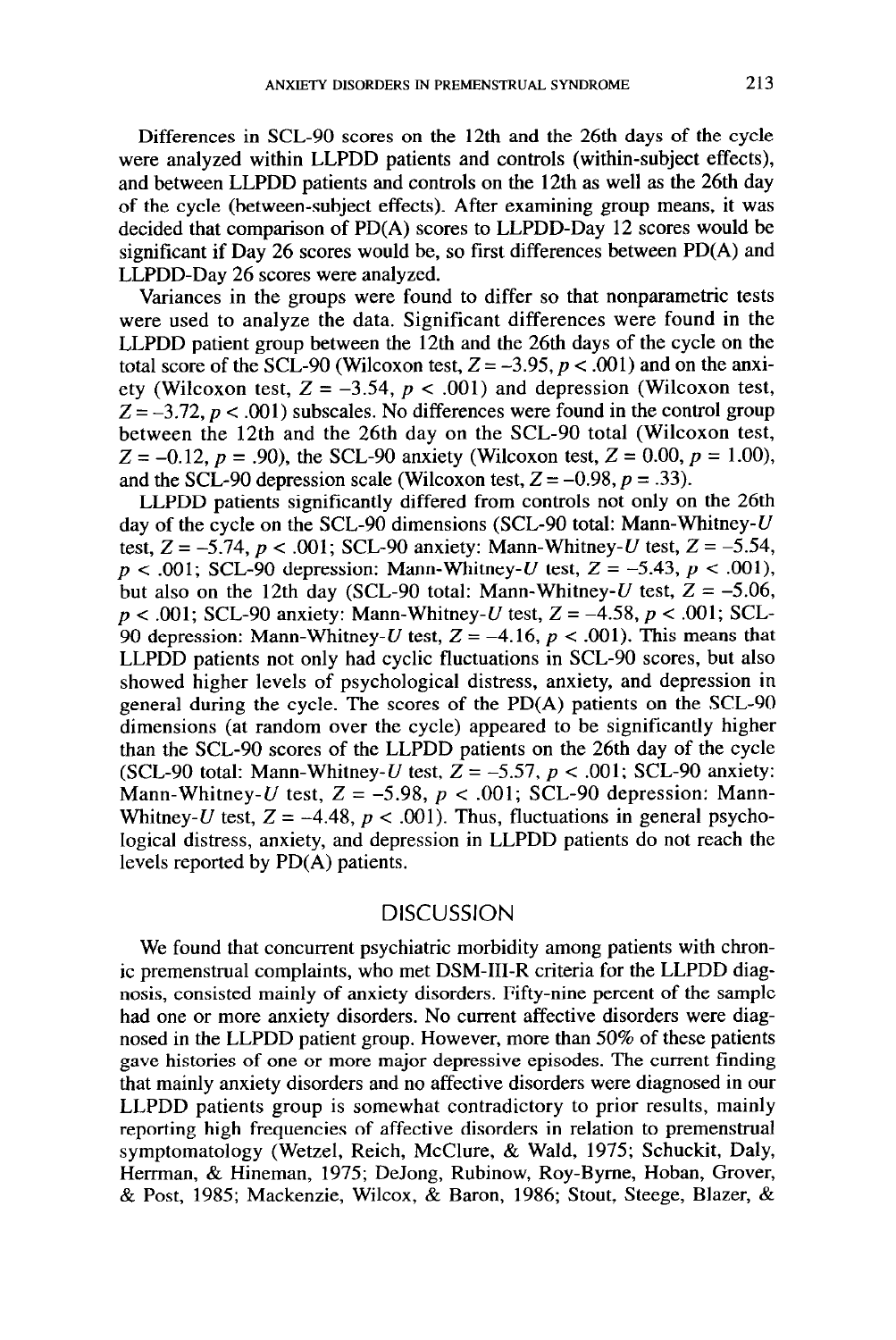George, 1986; Harrison, Endicott, Nee, Glick, & Rabkin, 1989). Our findings emphasize that LLPDD is strongly related to anxiety disorders. This is in line with more recent investigations (Facchinetti, Romano, Fava, & Genazzani, 1992; Fava, Pedrazzi, & Guaraldi, 1992).

LLPDD patients reported significantly higher levels of anxiety and depression in the premenstrual period compared with the intermenstrual period. However, even in the intermenstrual period, LLPDD patients scored higher than controls on the SCL-90 anxiety and depression dimensions. These higher levels of anxiety and depression in the LLPDD group in the intermenstrual period may be due to the number of LLPDD patients who also had PD(A). However, a post hoc analysis of the data revealed that the difference in SCL-90 anxiety and depression scores between LLPDD patients with a secondary diagnosis of PDA (9) and LLPDD patients without PDA (23) failed to reach conventional levels of significance.

SCL-90 scores in the LLPDD group in the premenstrual period did not reach the level of severity reported by PD(A) patients. This means that LLPDD is a rather mild disorder when symptom profiles of anxiety and depression are compared to those of patients with PD(A). Furthermore, the variance in scores on the 26th day appeared to be rather high, which means that the LLPDD group was not a homogeneous group in terms of severity of premenstrual symptoms.

Almost one third of the LLPDD patients had no additional psychiatric diagnosis. This means that it is possible to identify women with premenstrual mood complaints who fulfil DSM-III-R criteria for LLPDD only, free of other current DSM-III-R diagnoses. The finding of a relatively high comorbidity of LLPDD and anxiety disorders, differences in symptom severity between PDA and LLPDD, and the ability to differentiate between LLPDD and other psychiatric disorders provides some support for the proposal to include an LLPDD category in DSM-III-R. Our findings also emphasize the importance of measuring symptom profiles with self-report questionnaires for diagnosing psychopathology, in addition to classification with DSM-III-R criteria and a structured interview.

Results also emphasize the importance of careful assessment of coexisting psychiatric disorders in women with premenstrual symptoms who seek treatment for this problem. In future research on LLPDD, more attention should be devoted to the exclusion of coexisting psychiatric morbidity in LLPDD patient samples. Furthermore, the need for an index of severity, both for clinical and research purposes, should be stressed.

Finally, it should be emphasized that the conclusions drawn from this study are somewhat limited. The number of subjects in all groups was relatively small and the control group was selected from health professionals only. Moreover, assessment of SCL-90 scores in the PD(A) group was made at different times during the cycle than in the other groups.

## **REFERENCES**

American Psychiatric Association (1987). *Diagnostic and statistical manual of mental disorders*  (Third edition, Revised). Washington, DC.: American Psychiatric Association.